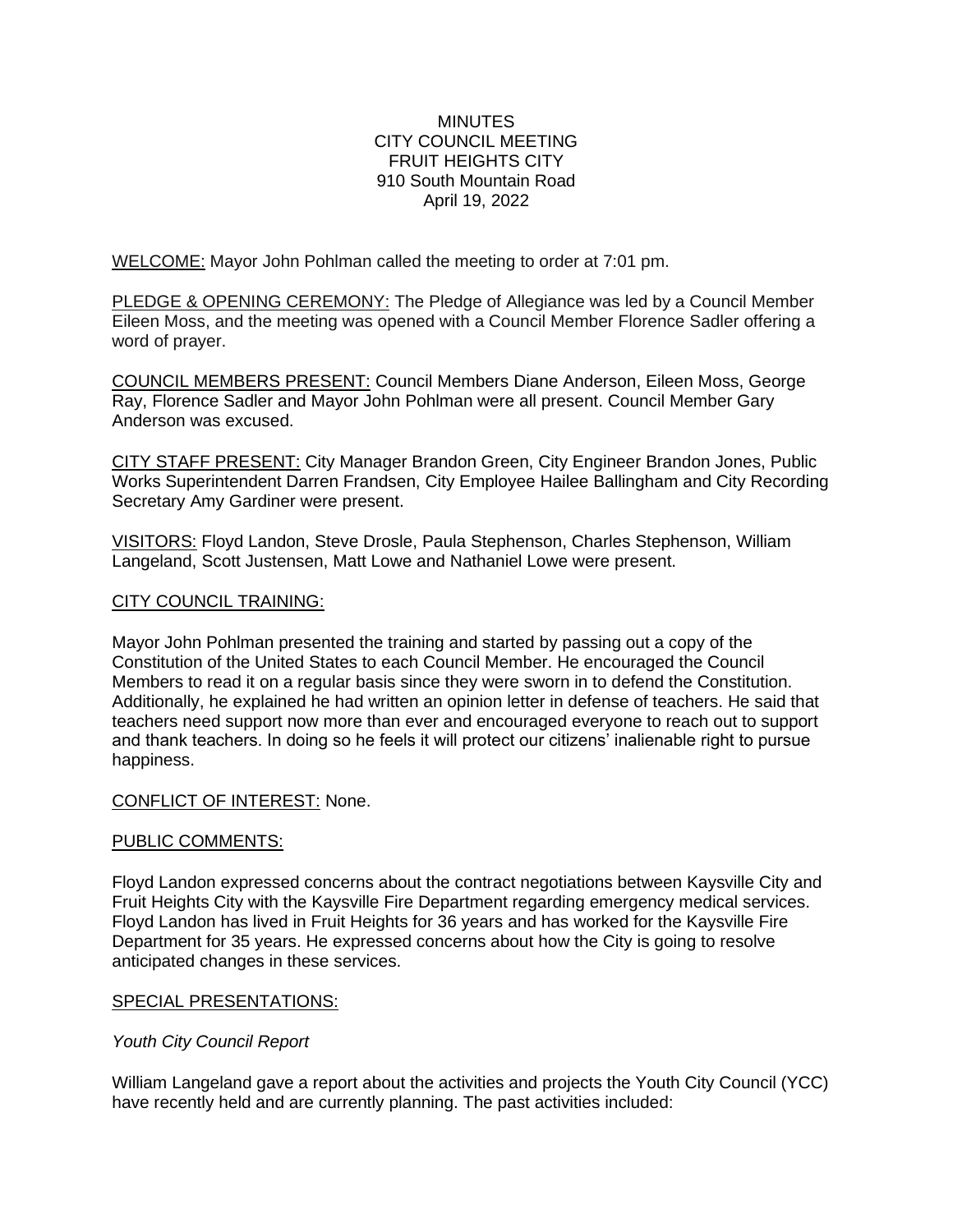- The Blood Drive that was held on April 13 -- 16 people donated blood and that would help 48 people;
- The Annual Easter Egg hunt was held on April 16 -- it was a great success; and
- Used Shoe Collection Project -- the YCC collected over 6,000 shoes to help create economic opportunities for women in poor countries

The next event will be placing flags on graves for Memorial Day at both the Farmington and Kaysville Cemeteries.

PUBLIC HEARING: None.

#### CITY BUSINESS:

*Review/Discuss/Approve/Deny Ordinance 2022-001 re Annexing 12.623 Acres into the Corporate Boundaries of Fruit Heights City.*

Mayor John Pohlman reminded the City Council that it had previously discussed this annexation matter, but it had not been noticed properly and the annexation ordinance had not been properly drafted. Now the annexation ordinance has been drafted and the matter properly noticed. City Manager Brandon Greene reminded the City Council that a public hearing had been held regarding this proposed ordinance and recommended that the City Council approve it.

*After brief discussion, Council Member Eileen Moss made a motion to approve proposed annexation ordinance 2022-001, and it was seconded by Diane Anderson. In a roll call vote, each of Diane Anderson, Eileen Moss, George Ray and Florence Sadler voted to approve the motion (noting that Gary Anderson was not present to vote), and the motion was approved.* 

*Review/Discuss/Approve/Deny Ordinance 2022-002 re Rezoning 8,501 square feet of property in Green Farms Estate Phase 34 from R-S-12 to R-1-10* 

City Manager Brandon Green reminded the City Council that this proposed rezoning ordinance had been previously discussed by the City Council, and since that discussion, the Planning Commission had reviewed the proposed ordinance and held a public hearing on it.

*After brief discussion, Council Member George Ray made a motion to approve proposed rezoning ordinance 2022-002, and it was seconded by Council Member Florence Sadler. In a roll call vote, each of Diane Anderson, Eileen Moss, George Ray Florence Sadler voted to approve the motion (noting that Gary Anderson was not present to vote), and the motion was approved.* 

*Review/Review/Discuss/Approve/Deny Resolution 2022-002 re Accepting COVID-19 Local Assistance Matching Grant Program Grant of \$1,000,000 to Replace Culinary Water Line Infrastructure*

Mayor John Pohlman indicated that these funds had been awarded to the City through the COVID-19 Local Assistance Matching Grant Program and that the City Council's responsibility was to formally accept the grant and the receipt of these funds so they can be included in the City's budget and used to replace the City's culinary water line infrastructure.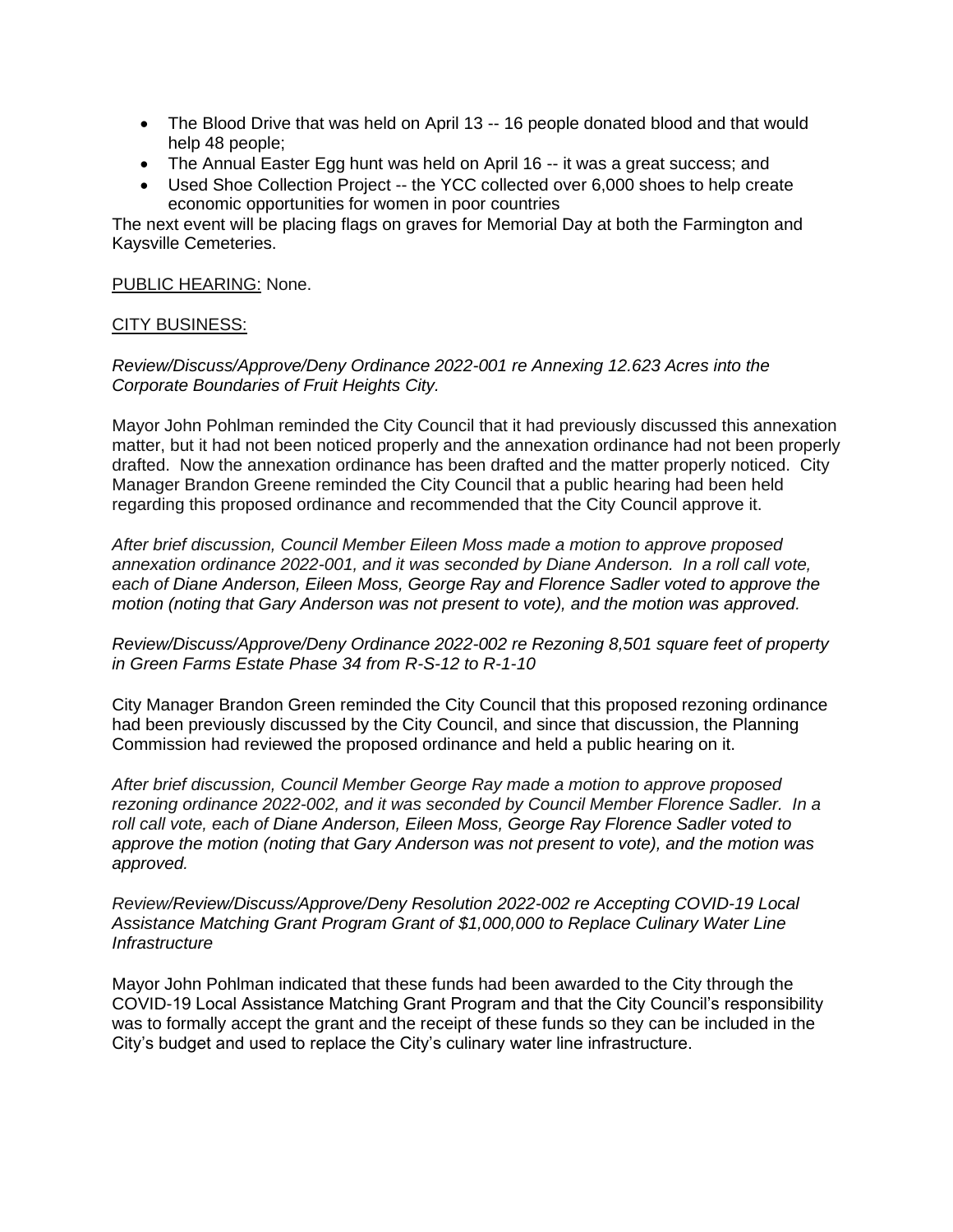*After brief discussion and Council Member Eileen Moss noting a minor technical correction that needed to be made to the proposed Resolution 2022-002, Council Member Eileen Moss made a motion to approve proposed Resolution 2022-002 re Accepting COVID-19 Local Assistance Matching Grant Program Grant for \$1,000,000, and it was seconded by Council Member George Ray. The City Council members present at the meeting approved the motion unanimously.* 

## *Review/Review/Discuss/Approve/Deny Award Contract to Skyview Excavation & Grading Inc. ("Skyview") for Culinary Water Line Replacement Project*

City Engineer Brandon Jones referred to a memorandum that had been provided to the City Council about the contractor bids for this project and indicated he had recommended that the City Accept the bid and enter into a contract with Skyview for \$1,562,905, which contractor had been vetted by the City Engineer prior to making the recommendation. The targeted project completion date would be October 1, 2023. City Engineer Brandon Jones and City Manager Brandon Green responded to questions from City Council Members about Skyview and the proposed project.

*After discussion, City Council Member Diane Anderson made a motion to approve Award Contract to Skyview Excavation & Grading Inc. for Culinary Water Line Replacement Project for a \$1,562,905, and it was seconded by City Council Member George Ray. The City Council members present at the meeting approved the motion unanimously.* 

#### *Review/Discuss/Approve/Deny Restroom Security and Cleaning*

Mayor John Pohlman reported on vandalism and other issues relating to the City's two public restrooms. After checking with other cities, Mayor Pohlman engaged the services of a City employee to clean the restrooms daily and lock them in the evenings and unlock them in the mornings (seven days per week). Mayor Pohlman's proposal is to pay \$500 per week to continue such services through the summer, which is similar to what other cities have been paying for similar services. He indicated that funds were available in the City's budget to cover this expense. He responded to questions from City Council members on this matter.

*After this discussion, City Council Member Florence Sadler made a motion to approve the proposed City restroom security and cleaning arrangement, and it was seconded by City Council Member Eileen Moss. The City Council members present at the meeting approved the motion unanimously.* 

#### *Review/Discuss/Approve/Deny 2022 Water Restrictions*

Public Works Superintendent Darren Frandsen reported on restrictions that have been implemented by secondary water sources used by City citizens, and he reported on concerns that citizens may attempt to use culinary water to water yards, etc., which may result in overuse of culinary water and also risk cross-contamination of secondary water with culinary water. He noted the City has been asked to use 10% less culinary water this year. He suggested the City consider imposing restrictions or fines on citizens for overuse of culinary water and especially for tying culinary watering into secondary watering systems.

City Council Members discussed this issue with input from City Engineer Brandon Jones who suggested the City may consider implementing a special "drought rate" for water use.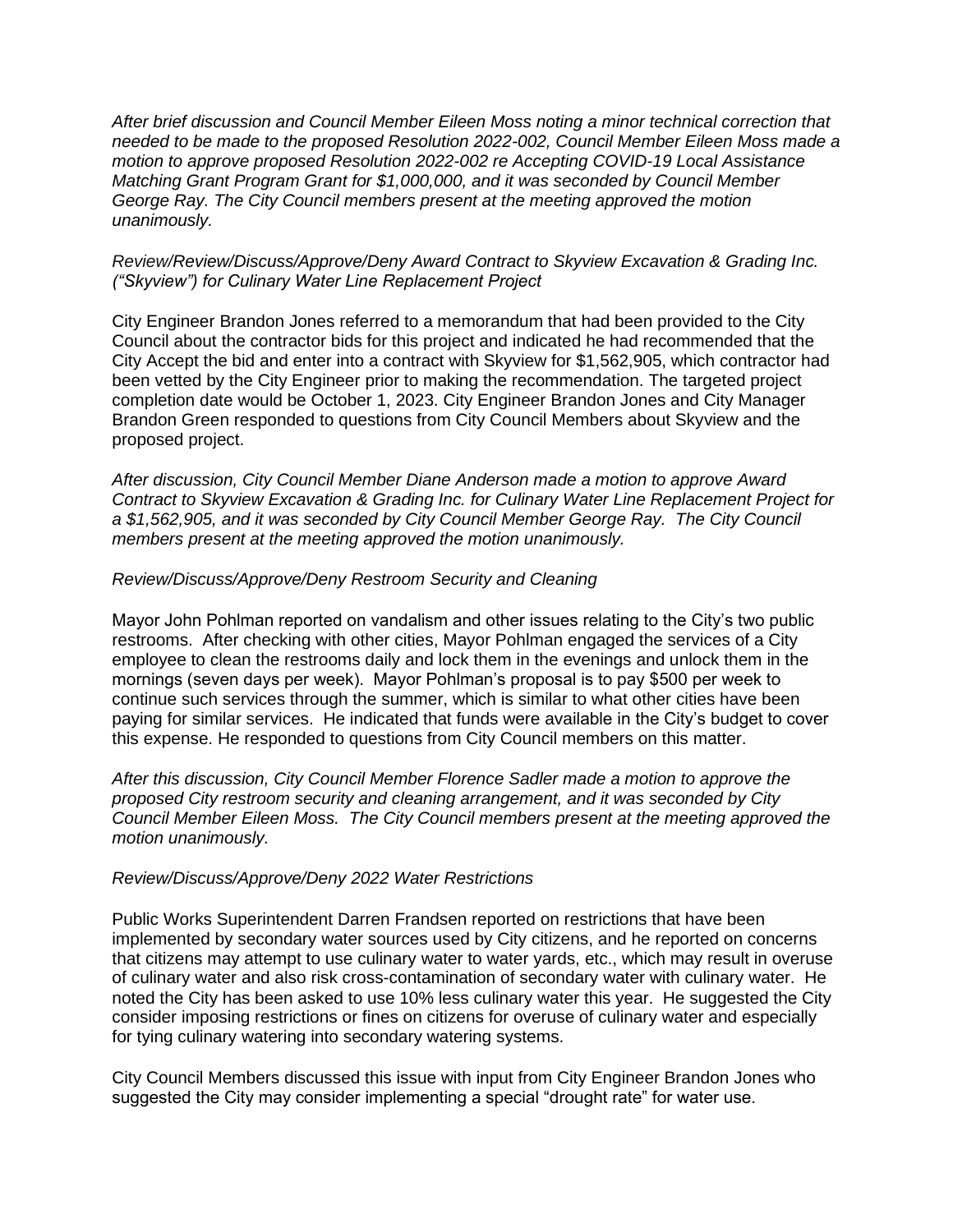Determining how to approach this would require careful thinking. City Manager Brandon Green noted that the City has an existing ordinance prohibiting the use of culinary water for landscape watering.

Mayor Pohlman, City Council Members and City staff continued to discuss the culinary water system use in light of drought conditions. The group also discussed the City's obligation to install meters on secondary water systems located on City property.

At the conclusion of the discussion, the City Council requested that the City Staff prepare a proposal regarding fees and penalties for overuse of culinary water for consideration by the City Council. City staff indicated they would put together a proposal.

## *Review/Update on Rock Loft Estates Subdivision*

City Manager Brandon Green reported that City staff have continued to work with the project developers on various aspects of the project and getting input and approvals from all relevant government authorities. A subdivision plat still has not been provided. It was noted that the developers are acquiring supplies and stockpiling them at the project site but are not beginning construction until all formal approvals have been obtained.

## REVIEW AND APPROVAL OF MINUTES FROM PREVIOUS MEETINGS:

## *City Council Meeting March 15, 2022*

City Council members briefly discussed the draft minutes that previously had been provided to them for the March 15, 2022 City Council Meeting.

*After brief discussion, Council Member George Ray made a motion to approve the minutes for the March 15, 2022 City Council meeting. The motion was seconded by Council Member Florence Sadler, and it was approved unanimously.*

#### CONSENT CALENDAR:

Council Member Eileen Moss commented on the check register and noted that a couple of large payments had been made to secure the trucks that the City Council had previously approved.

# CITY COUNCIL & STAFF REPORTS:

Mayor John Pohlman again encouraged the City Council and others to creatively thank educators including the school district and principals. He felt that if we lose our educators, we lose our community.

Council Member George Ray reported that he had attended the July 4th planning meeting with Kaysville City. He said that he would need nominations for the Unsung Hero by June 15, 2022. He also said that the July 3 Patriotic Devotional will be at the Kaysville City building and not at Davis High School. He also discussed having a City Council and YCC float for the parade, assisting with finding the speaker for the devotional, and helping with the July 4th breakfast.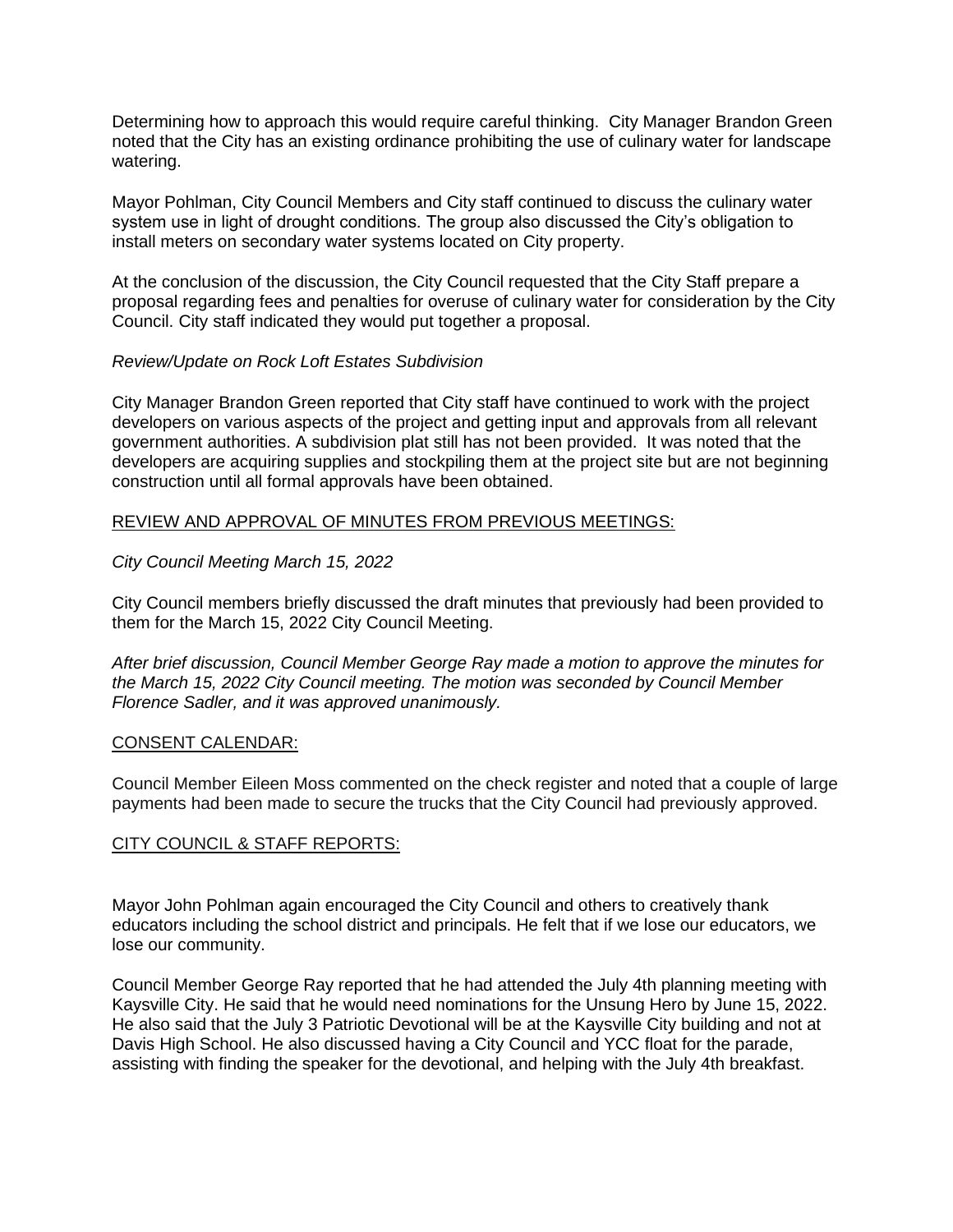Council Member Diane Anderson reported on her meeting for Founder's Day with Dennise and Jerry LeBaron. They would like the YCC to continue doing the Fun Run and the Mayor to continue with the golf tournament and the fireworks. They will start looking for sponsors, getting food trucks, and work on other preparations. Council Member Diane Anderson also asked for any recommendations for Co-Chairs since this will likely be the last year for the LeBarons. She also asked City Manager Brandon Green for a new City staff directory and asked Eileen Moss to do the next City Council Training on May 3.

Council Member Eileen Moss reported that she would be working with City Manager Brandon Green on the upcoming budget. She said that the City is in much better financial shape than in the past because of the generous grants the City has received. She talked about the need to make changes to the City staff's compensation, and they would need to find a way to fund that. She also discussed new shirts for the City Council to be worn in the parade and at Founder's Day.

Council Member Florence Sadler reported that the Utah Shake Out would be held Thursday, April 21. She also discussed the possibility of applying for a grant for wildfire mitigation. The concern about the grant is that the turnaround was quick and it would possibly fall on City Manager Brandon Green's shoulders. It was agreed that the grant would be discussed later.

Public Works Superintendent Darren Frandsen gave an update on the progress with the projects on Lloyd Road and Peachtree Lane. He also reported that an employee left to work for another city and it will be hard to replace him until salaries improve. He also said that the City is waiting to buy three more new trucks and that pricing will come out June 1. The City will have three trucks for sale soon: a 2003 truck, a 2011 truck and a 2013 truck.

City Manager Brandon Green reminded the City Council of an upcoming Secure Elections Town Hall Tour with Davis County held on April 20 at 6 pm on zoom. He also reported on a culinary well project that will replace the well that was taken out by the Highway 89 Project. He had met with two prequalified bidders who can drill the well. He also said that the best place for the well is where the current playground is on the City property. He discussed with the City Council why the spot was chosen for the new well. There was also discussion on what should happen with the playground since it will need to be moved.

City Manager Brandon Green talked about the work that is being done on the City's General Plan and wanted to coordinate a general work meeting with the City Council, Planning Commission and Landmark Design. An open house was held and some people were upset by the idea of the golf course being developed. City Manager Brandon Green said that it was not something that would happen anytime soon but that if Davis County wanted a different use for the land the City would be prepared. A joint work meeting was planned for April 26 to discuss the City's General Plan and another one for May 3 to discuss the Rock Loft Ridge Estates. He also mentioned that the Citizens Corps Council has received new radios and the antennas were being installed today.

*Council Member Eileen Moss made a motion to adjourn the meeting. Council Member Diane Anderson seconded the motion. It was approved unanimously, and the meeting was adjourned at 8:41 pm.*